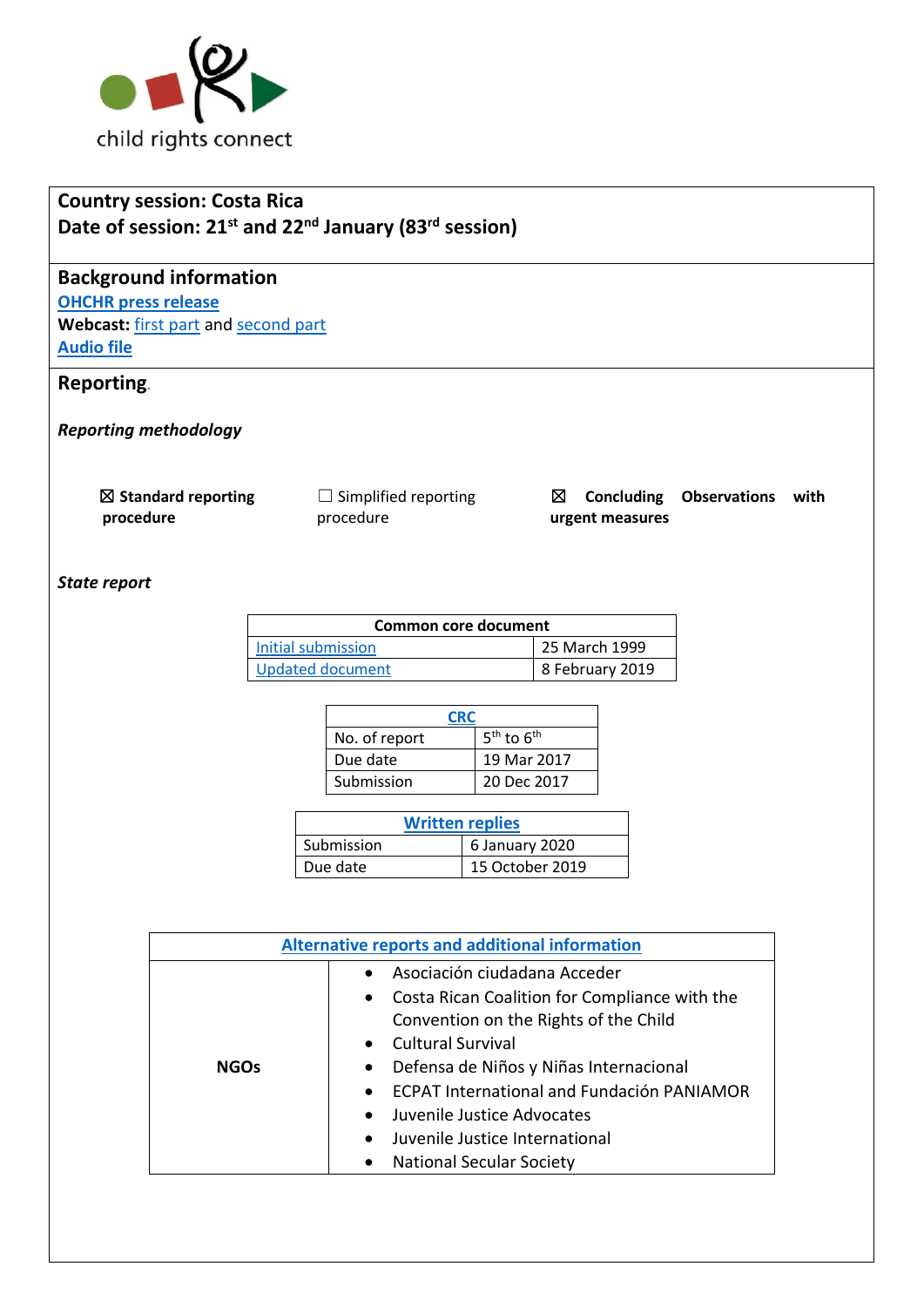

### **State delegation**

The [delegation of Costa Rica](https://tbinternet.ohchr.org/Treaties/CRC/Shared%20Documents/CRI/INT_CRC_LOP_CRI_41011_S.pdf) was large and mainly consisted of technical staff and a few high level representatives. It was headed by Ms Duncan Villalobos the Ambassador and Permanent Representative of Costa Rica and was composed of representatives of the Ministry of Health, the National Child Welfare Agency, the Criminal Appellate Division, and the Permanent Mission of Costa Rica to the United National Office at Geneva.

## **Committee's Rapporteurs**

| Name & Last Name    | Country |
|---------------------|---------|
| Luis Pedernera      | Uruguay |
| Hynd Ayoubi-Idrissi | Morocco |

### **Dialogue description**

#### i. Character of the dialogue

The atmosphere of the dialogue was cooperative and was in-depth. The delegation covered most of the questions asked by the Committee, although avoided the question about the impact of corruption in budgetary issues.

#### ii. General assessment made by the Committee

The committee stressed the rich legal framework of Costa Rica, with many laws, policies and action plans, but also noted the lack of implementation. The Committee recommended to take measures to strengthen the mechanisms and improve monitoring of the implementation of the law, policies and programs. The Committee also referred to Costa Rica's budgetary problems due to the debt payment and tax reform, recommending better coordination in budgetary issues.

- iii. Main issues discussed:
	- **General measures of implementation**: The Committee appreciated Costa Rica's efforts to promote the Convention, but despite this, not all relevant actors knew about it. The Committee recommended to improve the dissemination of the Convention and its optional protocols, so that it is well known to children and those who work for children. The State stated that it is working on the promotion of the Convention with civil society organizations as strategic partners and has already conducted 52 promotional education campaigns in schools on all the rights in the Convention and will continue to do so.
	- **Violence against children:** The Committee expressed concern at the increase in family violence and feminicides in Costa Rica. The Committee asked about the measures taken against these situations and to monitor homes where violence has occurred. The State recognizes that domestic violence remains an undeniable problem in Costa Rica. Despite the efforts and the measures already taken, the State recognizes that there is no reduction in violence against children. One of the measures taken has been the creation of intervention centres in mobile units throughout the country to prevent violence and to teach children and parents life skills on how to solve their conflicts in non-violent contexts, in order to ensure adequate education for children without punishment. Despite the success of this measure, the state recognized the need to make further efforts to improve its action with greater impact and public awareness to stop violence in family context and to improve interagency coordination on this issue to raise awareness of public discipline on children and conflict resolution among adults.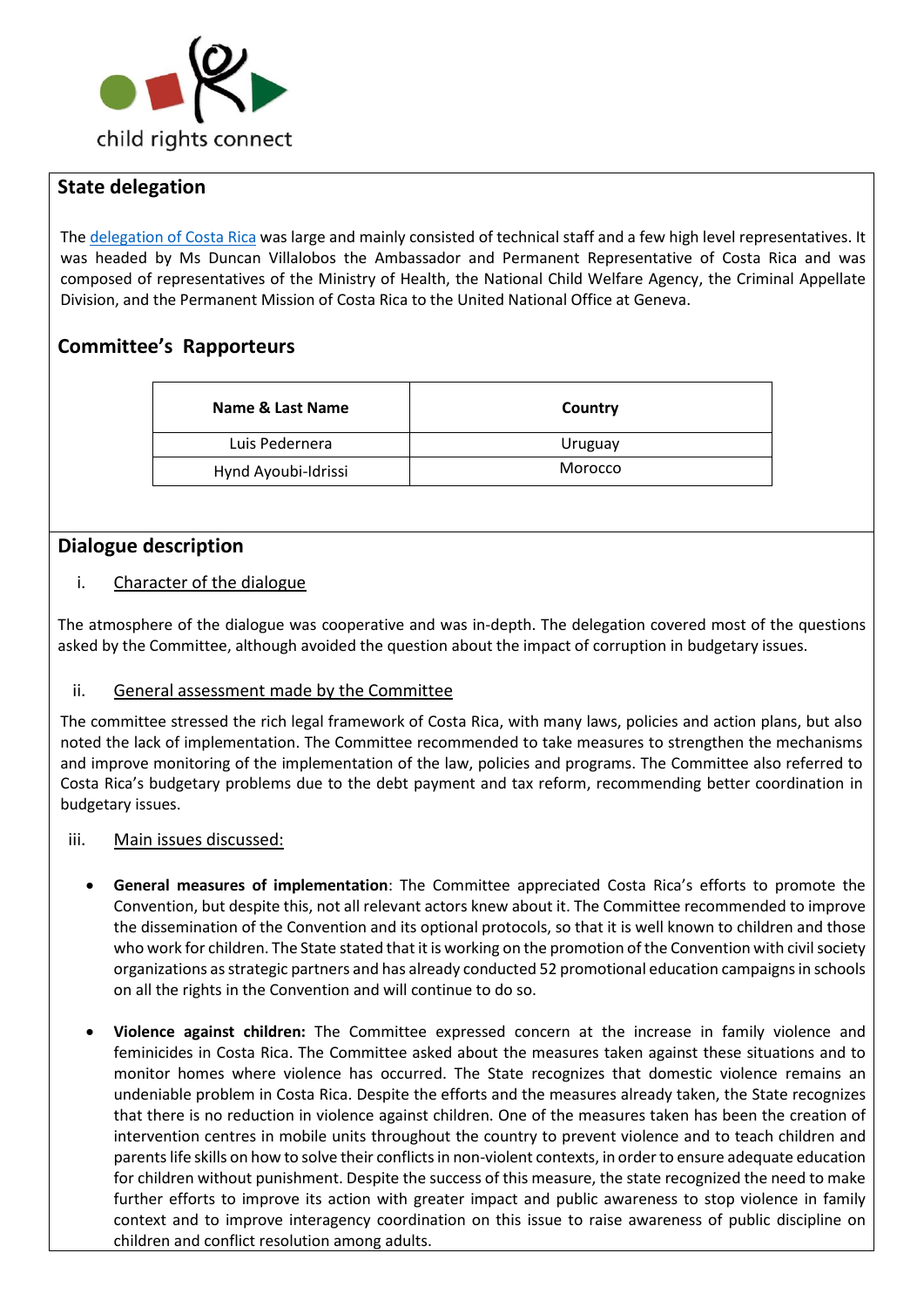

In order to fight feminicide and violence against women, the State explained that they are already carrying out national policies to reduce it, working on the prevention of violence by promoting actions in the communities to address structural causes, to promote healthy emotional relationships and by holding workshops on gender issues and the promotion of equality. They have also established a free hotline where victims can report and have direct and confidential contact with social workers and psychologists.

- **Family environment and alternative care:** The Committee asked the delegation about the length of the adoption procedure, which in its view was too slow and could not guarantee the best interests of the child. The delegation replied that they had set up an accompaniment unit monitoring adoption, and particularly for children in alternative care from 0 to 6 years. With regard to the time frame for adoption, they had created a timetable for adoption in order to reduce the length of the process as much as possible, by strengthening new positions in the adoption departments and allowing NGOs dealing with children to start the process by referring them directly to the institutions. In the case of children removed from their biological families, the measure taken is to stay in an institution for the shortest possible period while a foster family is being sought. The State of Costa Rica has also established special measures for the protection of children in courts, finding legal representatives for them when their parents are unable to do so and training the judicial staff who deal with abandoned children. These cases will be dealt as a matter of priority before others. In addition, external collaborators such as psychologists will be made available to the court to care for the children before their adoption.
- **Children with disabilities:** The Committee asked whether Costa Rica had a plan to implement inclusive education for children with disabilities and why they still had a policy of institutionalization for these children. The delegation responded that they are already working in new policies to achieve inclusive and accessible education, specially for children with disabilities, in order to ensure equal opportunities. They are assessing the specific situation of these children in order to develop indicators. To eliminate the institutionalization of children with disabilities, the National Children Welfare Agency is working in coordination with the lead body for disabilities in Costa Rica to support the comprehensive care of children with disabilities and their families and to prevent any violation of rights. They have a budget to support families with different services, such as home care assistance to avoid having the child placed in an institution. Regarding the accessibility of health services for children with disabilities, the Committee highlighted the weak focus on this subject. Health services are often far away and waiting lists are too long. The delegation answered that they have a care protocol not specific to children with disabilities, but which also includes them. Despite that, the delegation of Costa Rica recognized that the country still has a challenge on this particular issue. Regarding cases of violence against children with disabilities, the 911 hotline has been improved to provide a more inclusive and immediate response, including for the deaf community.
- **Birth registration:** The Committee stressed the important progress made in Costa Rica in birth registration as the inscription rate has reached 94 per cent, but the Committee noted that there is still a lack of registration with migrants and indigenous. To address the remaining 6 per cent, the State has established a programme targeting the population living across the border to carry out rapid registration in situ. For children born out of wedlock, parents must declare paternity and maternity together. However, if the father is absent, he will be asked for a DNA test, if he doesn't accept, paternity will be presumed as true. This law was adopted by Costa Rica in order to protect child's identity.
- **Budget:** The Committee highlighted that Costa Rica has suffered a new tax reform due to the economic crisis in the country. Budgetary cuts have mainly affected social issues and public policies. The Committee wanted to know what measures are going to be taken in order to protect vulnerable groups and when the budget for children will be increased.

The delegation responded that advocacy efforts were already under way within the Government to achieve improvements. They stated that there will be no reduction of existing projects or direct care despite the budget reduction, but neither will there be an expansion of these projects.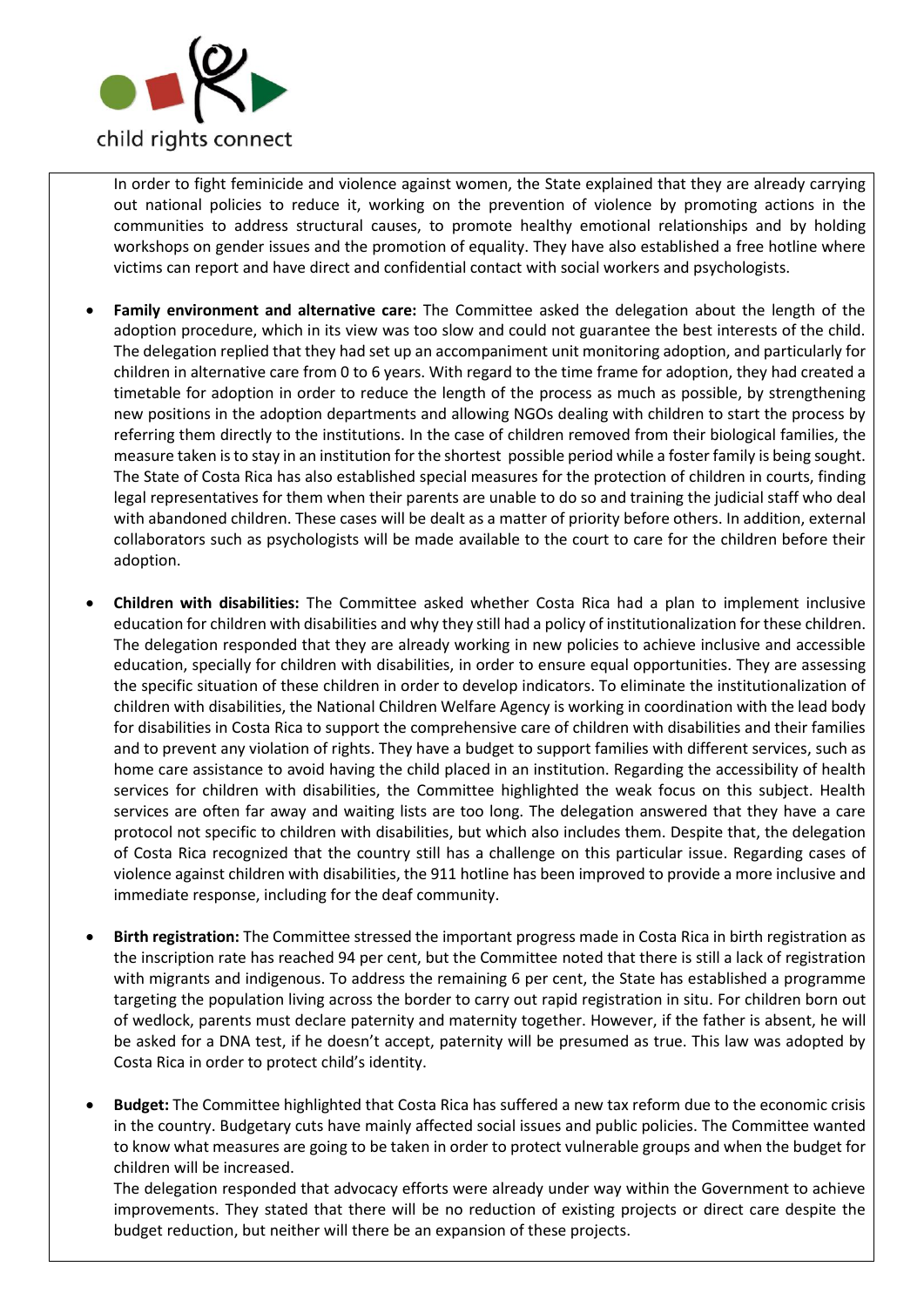

• **Protection measures to migrants, asylum seekers and refugees:** The Committee asked what measures had been taken to protect migrants' rights, to ensure their integration in the country and to answer asylum request. The delegation replied that Costa Rica has become a country of asylum for a large number of refugees and asylum seekers in the continent. In this regard, efforts are being made to guarantee them better living condition and their integration, public policies are being developed to cover this situation and legislation o seeing developed to integrate migrants into society. Regarding the asylum process, measures were being taken to improve it. They had established assistance to help migrants in the international protection system, had guaranteed the right of migrants to be allowed to work during the processing of the asylum application, and the right of minors in need of international protection to education and health services.

## **Recommendations of the Committee**

In its [Concluding Observations,](https://tbinternet.ohchr.org/Treaties/CRC/Shared%20Documents/CRI/CRC_C_CRI_CO_5-6_41512_E.pdf) the Committee drew attention to the need for urgent measures concerning the following areas:

- **Dissemination, awareness-raising and training:** The Committee recommends the State party to strengthen its efforts by adopting a comprehensive awareness-raising strategy for the promotion of children's rights. The State party should target community and religious leaders, and professionals working with children, emphasizing the status of the child as a human rights-holder; to strengthen capacity-building programs about children's rights among government, the Legislative Assembly and members of the judiciary; to promote public dialogue in relation to children's rights. The State party should involve children's organizations, parents and family groups, and faith groups in these dialogues.
- **Non-discrimination:** The Committee recommends the State party to strengthen its efforts to eliminate gender stereotypes and remove patriarchal ideologies in education, and in the family, including through awareness raising campaigns; to expedite the adoption of legislation and a national strategy action plan to sanction and address all forms of violence related to racism, xenophobia and discrimination, including sanctions for perpetrators of hate speech; to strengthen campaigns to counter hate speech harassment, bullying and negative portrayal affecting migrant, asylum seeking and refugee children and lesbian, gay, bisexual, transgender and intersex children.
- **Right to life, survival and development:** The Committee urges the State party to implement a comprehensive time-bound strategy to tackle child mortality in the province Limon and other regions where it persists, ensuring that measures prioritize indigenous and Afro-descendant children, their well-being and access to basic services; to adopt a strategy and measures to investigate cases of, and prosecute and sanction perpetrators responsible for deaths of children, including femicides; to ensure reparations for survivors; to adopt measures to protect integrity and life of children in custody, including in care and mental health-care institutions.
- **Violence, abuse, and neglect**: The Committee urges the State party to strengthen coordination among State party authorities to implement policies for the prevention of violence against children, and adopt indicators to monitor progress achieved in prevention of violence and in combating factors underpinning violence against children; to revitalize and strengthen the Parenting Academy initiative; to launch nation-wide communication strategies to promote respect for children's rights; to strengthen its efforts to combat cyberbullying and harassment against LGBTI; to ensure unified disaggregated data collection; to ensure that children facing violence are provided with appropriate remedies and redress. The State party should prevent institutionalization of children victims of violence.
- **Gender-based violence and sexual abuse:** The Committee urges the State party to adopt as a matter of priority legislation addressing all forms of gender based violence against girls including, ensuring prosecution and sanctions on perpetrators, and age-sensitive reparations to girls; to ensure that there are policies to prevent and combat violence against women; to ensure that systems of reporting, investigating and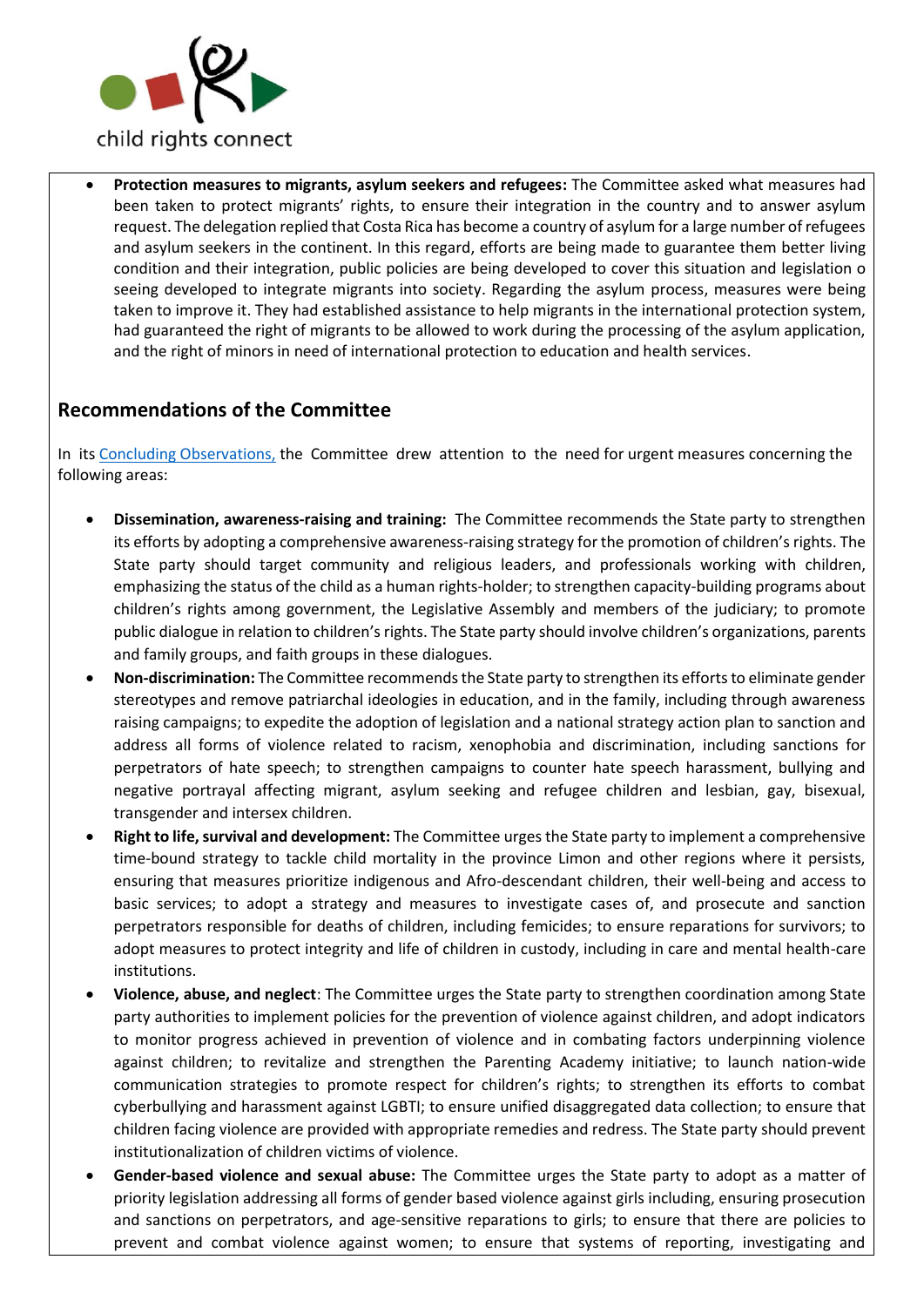

prosecuting sexual abuse against children; to take measures to effectively implement the legislation on improper relationships and recognise abusive relationships; to increase the current minimum age for sexual consent above 13 years of age.

- **Children deprived of a family environment:** The Committee recommends the State party to prioritize measures to strengthen support and facilitate family-based care for children, and its system of foster care for children who cannot stay with their families; to phase out institutionalization and adopt a strategy and a concrete plan of action for deinstitutionalization; to undertake public campaigns, train and build the capacity of public authorities and civil society, including service providers, with the aim to address prejudices, and attitudinal barriers preventing deinstitutionalization, and promote the right of children to grow-up in a family environment.
- **General measures of implementation:** Legislation; Comprehensive policy and strategy; Coordination; Allocation of resources; Data collection; Independent monitoring; Cooperation with civil society;
- **General principles:** Respect for the views of the child
- **Civil rights and freedoms:** Birth registration; Access to appropriate information.
- **Violence against children:** Torture and other cruel or degrading treatment or punishment; Corporal punishment; Gang violence; Harmful practices.
- **Family environment and alternative care:** Adoption,
- **Children with disabilities.**
- **Basic health and welfare:** Health and health services; Adolescent health; Mental health; Standard of living.
- **Education, leisure and cultural activities:** Education, including vocational training and guidance; Early childhood development; Rest, leisure, recreation and cultural and artistic activities.
- **Special Protection measures:** Asylum-seeking, refugee and migrant children; Children belonging to indigenous and Afro-descendant peoples; Economic exploitation, including child labour; Administration of child justice; Follow up to the Committee's previous concluding observations and recommendations on the Optional Protocol on the sale of children, child prostitution and child pornography; Follow up to the Committee's previous concluding observations and recommendations on the Optional Protocol on children in armed conflict.
- **Ratification of international human rights instruments**
- **Cooperation with regional bodies**

### • **Sustainable Development Goals**

Throughout its Concluding Observations the Committee referred to the following targets:

- 1.3 on implementing nationally appropriate social protection systems and measures for all, including floors, and by 2030 achieve substantial coverage of the poor and the vulnerable
- 3.2 on ending preventable deaths of new borns and children under 5 years of age, with all countries aiming to reduce neonatal mortality to at least as low as 12 per 1,000 live births and under-5 mortality to at least as low as 25 per 1,000 live births
- 3.4 on reducing by one third premature mortality from non-communicable diseases through prevention and treatment and promote mental health and well-being
- 3.8 on achieving universal health coverage, including financial risk protection, access to quality essential health-care services and access to safe, effective, quality and affordable essential medicines and vaccines for all
- 4.1 on ensuring that all girls and boys complete free, equitable and quality primary and secondary education leading to relevant and effective learning outcomes
- 4.2 on ensuring that all girls and boys have access to quality early childhood development, care and preprimary education so that they are ready for primary education